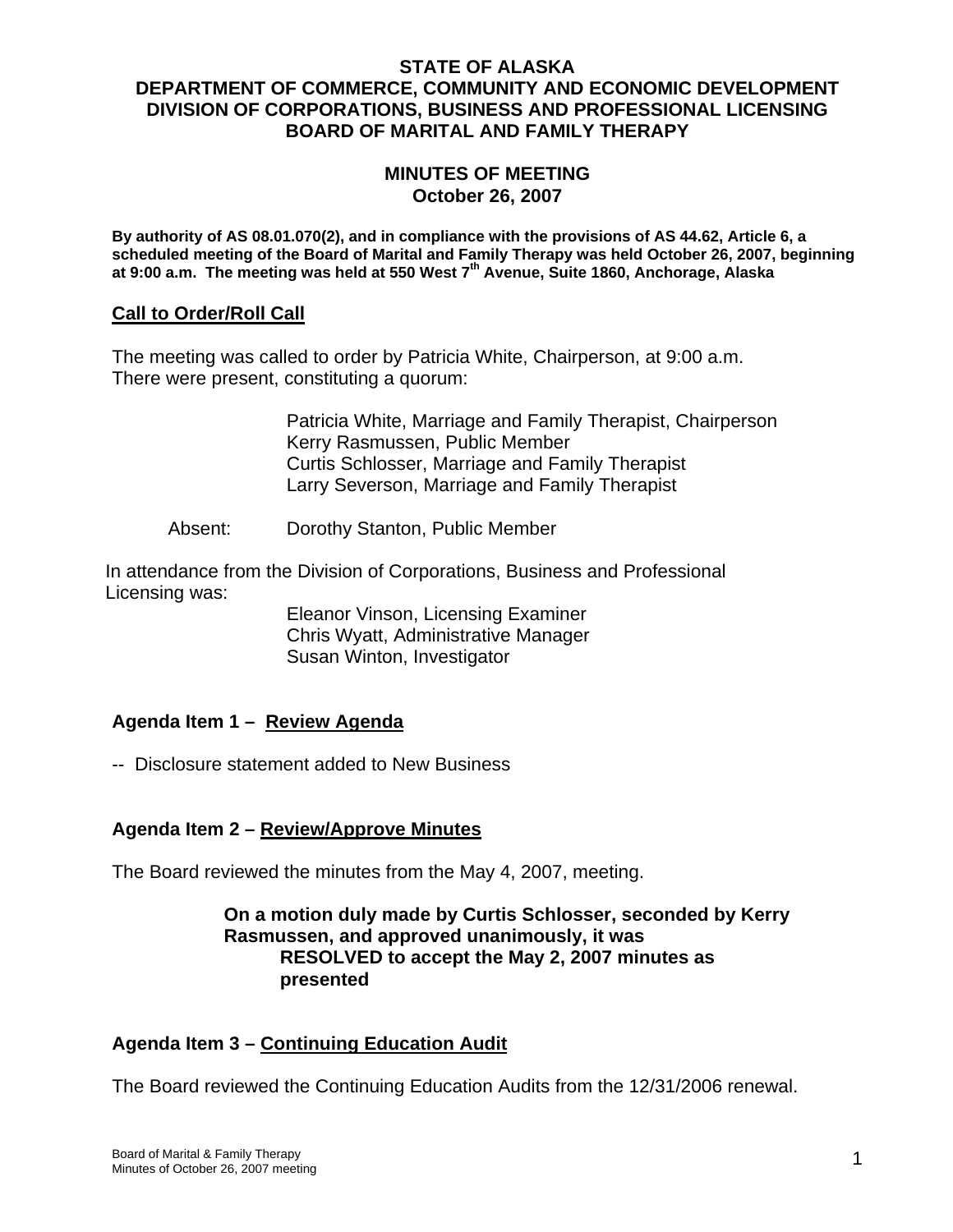**On a motion duly made by Larry Severson seconded by Curtis Schlosser, and approved unanimously, it was RESOLVED to accept the approve the following continuing education audits:** 

> **Andrea Avari Bonnie Brody Jeanne Bussey Joy Collins Denise Eames Lynn Harrison Michael Weingarten**

## **On a motion duly made by Larry Severson seconded by Kerry Rasmussen, and approved unanimously, it was RESOLVED to accept the approve the following continuing education audit pending:**

 **Nancy Simpson**

# **Agenda Item 4 – Public Comment**

There was no public comment.

# **Agenda Item 5 – Correspondence**

# A. Education hours required for Approved MFT Supervisor

In order to become an Approved Marital and Family Therapy Supervisor, part or the requirements are that an applicant must document having completed at least six contact hours of education related to the practice of supervising a marital and family therapist within the last two years.

Linda King asked if the Zur Institute class, "Foundations of Clinical Supervision", would qualify as being "education related to the practice of supervising marital and family therapist"

There was discussion regarding the requirements and the contents of the Zur class and the Board determined that it was reasonable to accept the class as related to the practice of supervising a Marital and Family Therapist.

# **Agenda Item 6 – Investigator's Report**

The Board was joined by Investigator Susan Winton. She reported there is currently one active complaint and no licensees on probation. Several inquiry calls were received, one person filed a complaint, and one inquiry is on-going.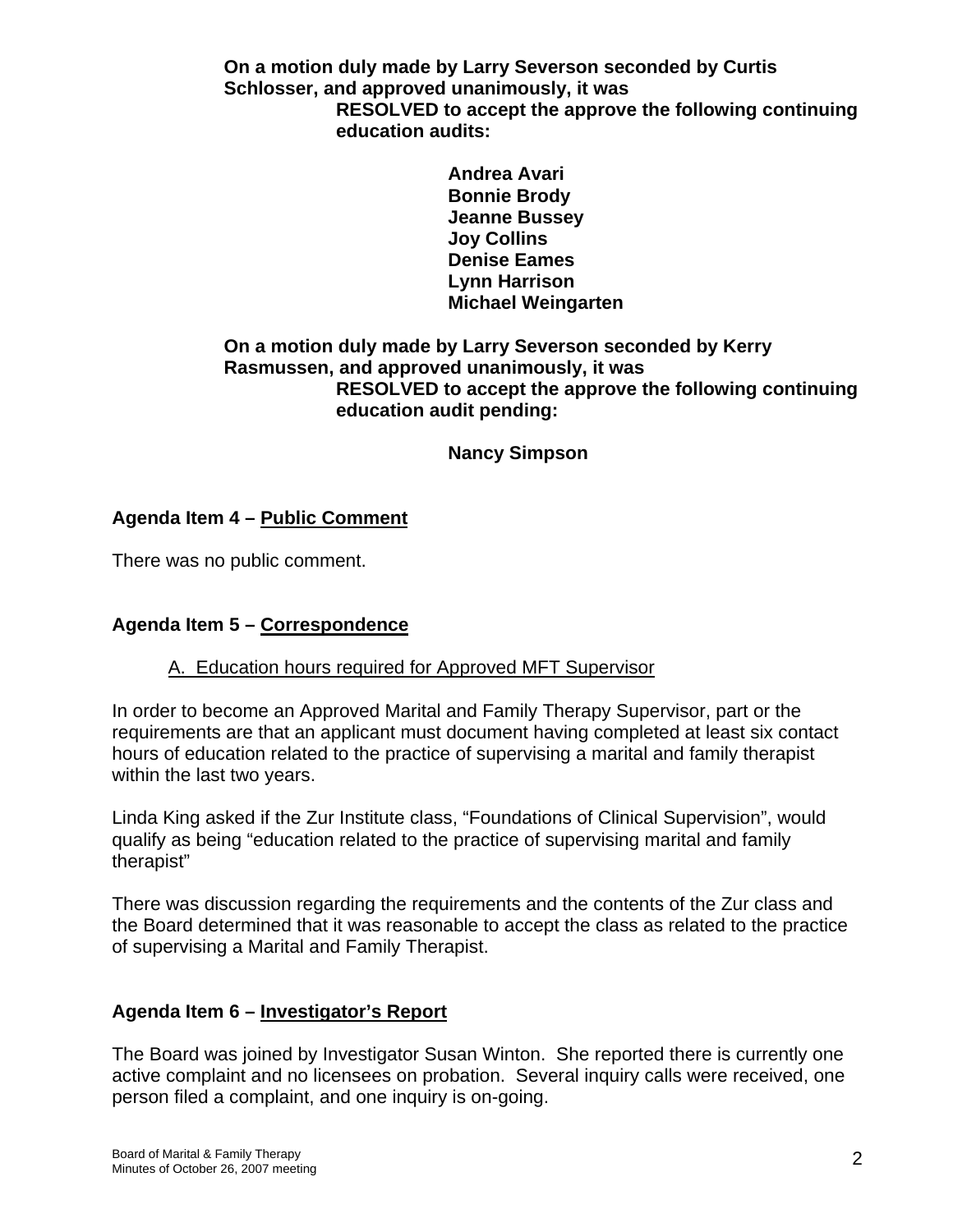# **Agenda Item 7 – Old Business**

## 7. A. LPC Joint Boards discussion update

Senator Dyson is interested in a joint Board. The Board noted that the MFT Board is interested in bureaucratic functions, not having other Boards assume their debts.

Our Chair will write a letter to the Chairs of the Board of Professional Counselors and the Board of Social Work Examiners.

## 7.B. Clarify difference between Marital & Family Studies and Marital & Family **Therapy**

The previous Board Chair had been asked by the Chair of the Human Services Department at UAA to help clarify our statutes and regulations regarding requirements for the degree for LMFT licensure. It was requested the Board define the difference between required "Marital and Family Studies" and "Marital and Family Therapy" in the following statute:

**Sec. 08.63.100. Qualifications for license to practice.** (a) The board shall issue a license to practice marital and family therapy to a person who………

(B) holds a master's degree or doctorate in marital and family therapy or allied mental health field from a regionally accredited educational institution approved by the board for which the person completed a course of study that included instruction substantially equivalent to the following:

(i) three courses or nine semester or 12 quarter hours of course work in marital and family therapy;

(ii) three courses or nine semester or 12 quarter hours of course work in marital and family studies;

Curtis Schlosser had contacted the AAMFT to clarify it, as our laws are often based on the AAMFT information and requirements. AAMFT did not provide any clarification.

The Board held a discussion and determined that:

Family Therapy is any course that addresses the treatment of dysfunction.

Family Studies or Theory answer the question, "What constitutes a family?", rather than treatment of dysfunction.

Curtis Schlosser will write the letter.

# **Agenda Item 8 – Budget Report**

Christine Wyatt, Administrative Manager, joined the meeting by telephone. She reported that the budget for this Board is looking good. She explained how a fee analysis is done before renewals are sent out to find out if there are any pending regulations or cases being investigated. Ms. Wyatt reported that the fees could go down. It was pointed out that the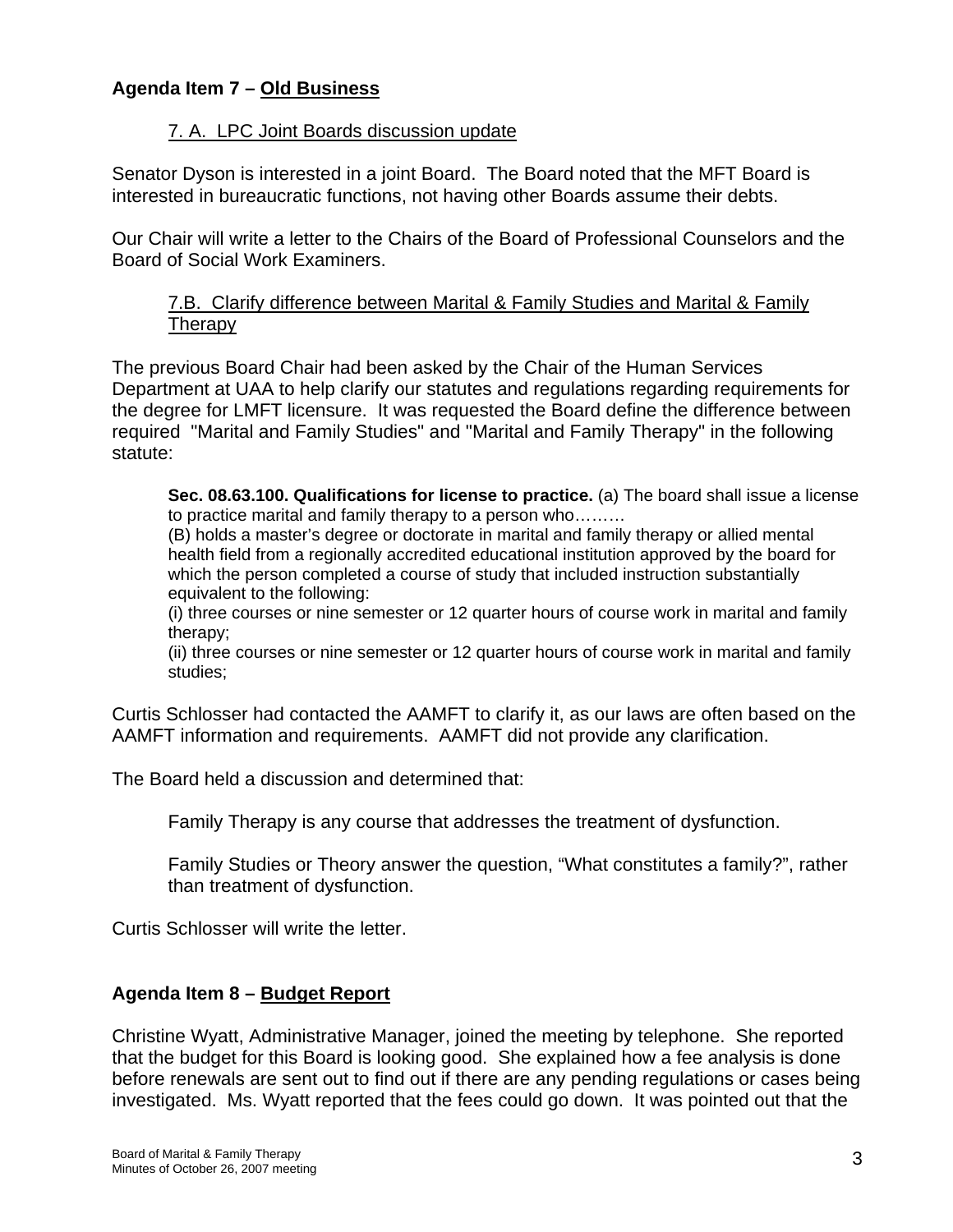previous Board Chair had asked for a fee analysis on the last renewal, but the Department did not do them, due to staff shortages.

# **Agenda Item 9 – New Business**

# 9. A. Define supervision education (update)

Discussion centered on the concern as to who would supervise a clinician who is sanctioned? It differs, but is often part of the Memorandum of Agreement (MOA).

# 9. B. Report on AAMFTRB

Patricia White reported on attending the AMFTRB annual meeting. The meeting included information on the following:

-- Examination: The percentages of passing candidates are dropping.

-- Portability: Now called endorsement. Ms. White presented a (clearinghouse) survey to the Board, which they completed

-- Supervision: There is an ongoing debate about how to create and maintain adequate supervision.

-- Diagnose and treat: Some states have put into the rules and regulations the language, "diagnose and treat". This seems important because of the increasing specificity of license; scope of license. Patricia White will look into this.

-- E-Therapy: We have a disclaimer on our website, but are in need of developing guidelines for this issue, both for consumers and therapists. The Board will think about new regulations for this and about related on-line CEUs.

-- Continuing education vs. continuing competencies: There is increasing concern regarding on-line courses and the diluting of competencies for MFTs.

The next AAMFTB meeting will be held in Anchorage, September 24-25, 2008.

# 9. C. Disclosure Statement

The Board will review a copy of our disclosure statement at the spring meeting and determine if they want a copy sent out with the license renewal.

# 9. D. Clearing House Questionnaire & subcommittee formation

The AAMFT questionnaire was completed by the Board.

# 9. E. Thank you to Kerry Rasmussen

The Board extended a "Thank you" to Board Member Kerry Rasmussen. Ms. Rasmussen's term ends March 1, 2008, and she reported that she was not going to seek a new term.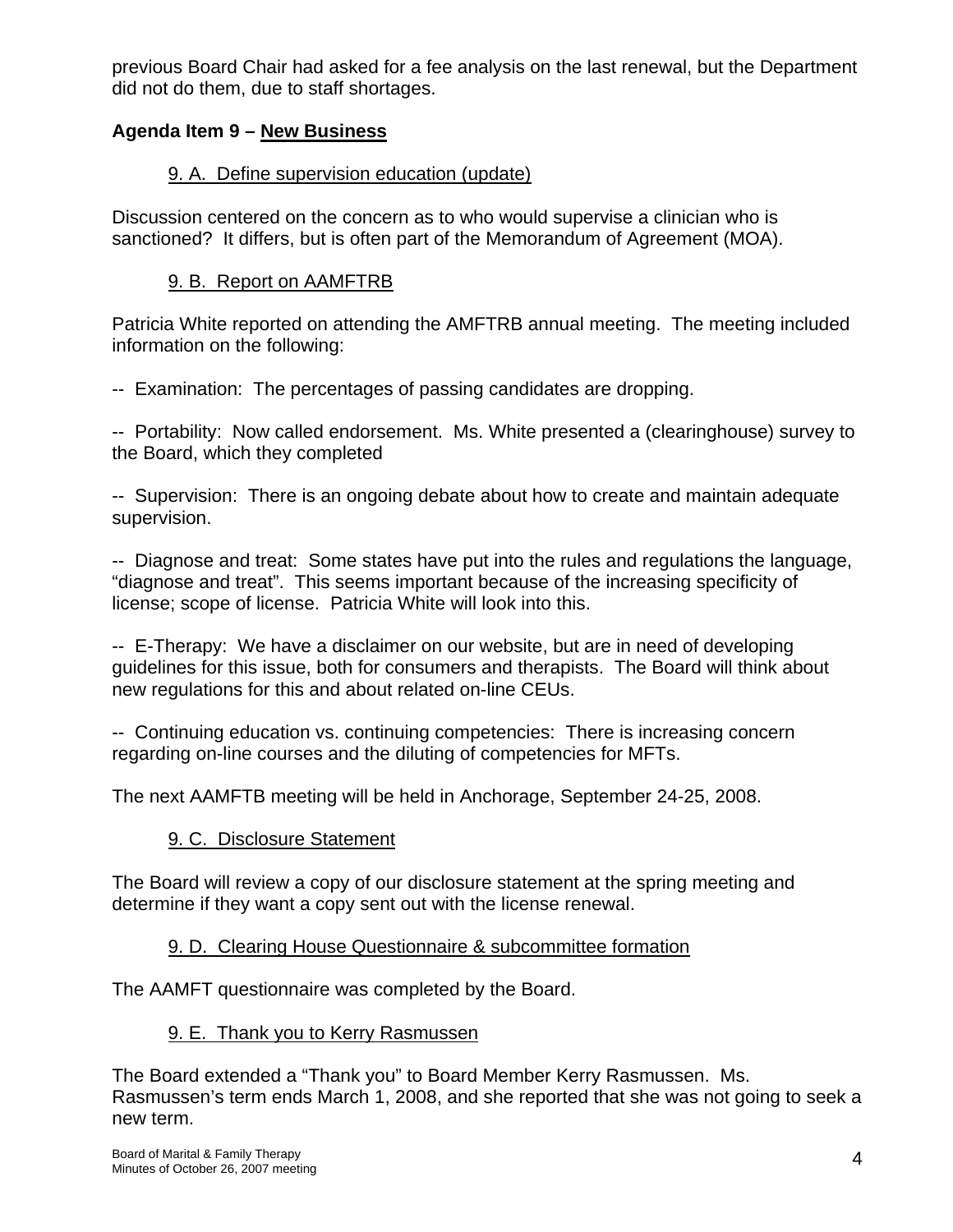# 9. F. Acting Director Strickler

Acting Division Director Jenny Strickler joined the meeting. There was discussion regarding combining Boards and standardizing central licensing. The discussion also included interest in a legal defense fund to fund litigation.

## 9.G. License renewal

The board wished to change one word in the license renewal regulation. They wish change the word "or" to "and" on 12 AAC 19.300 (3) (C).

The regulation now reads:

#### **12 AAC 19.300. LICENSE RENEWAL.** ……

(b) A marital and family therapist applying for license renewal shall

 (3) submit a statement of the continuing education contact hours completed during the concluding license period; the statement must include the following information, when applicable, for each course, seminar, or workshop:

(C) the title **or** a brief description of the course, seminar, or workshop;

#### The Board wishes it to read as follows:

#### **12 AAC 19.300. LICENSE RENEWAL.** ……

(b) A marital and family therapist applying for license renewal shall (3) submit a statement of the continuing education contact hours completed during the concluding license period; the statement must include the following information, when applicable, for each course, seminar, or workshop:

(C) the title **and** a brief description of the course, seminar, or workshop;

The words are made bold and underlined to make the change easier to understand. The Board would like more information submitted to determine if the continuing education the licensee submits is in compliance with the MFT statutes and regulations.

## **On a motion duly made by Kerry Rasmussen, seconded by Larry Severson, and approved unanimously, it was**

**RESOLVED to change "or" to "and" in 12 AAC 19.300(b)(3)(C) so it will now read, " (C) the title and a brief description of the course, seminar, or workshop;** 

#### 9.H. Past Disciplinary Action

The Board determined it would be valuable to have information on past infractions and what discipline was taken. They will ask to Investigator to make up a list with the information.

## 9.I. Changing supervision

The Board discussed changing the statute  $08.63.100(3)(C)(ii)$ . It now reads: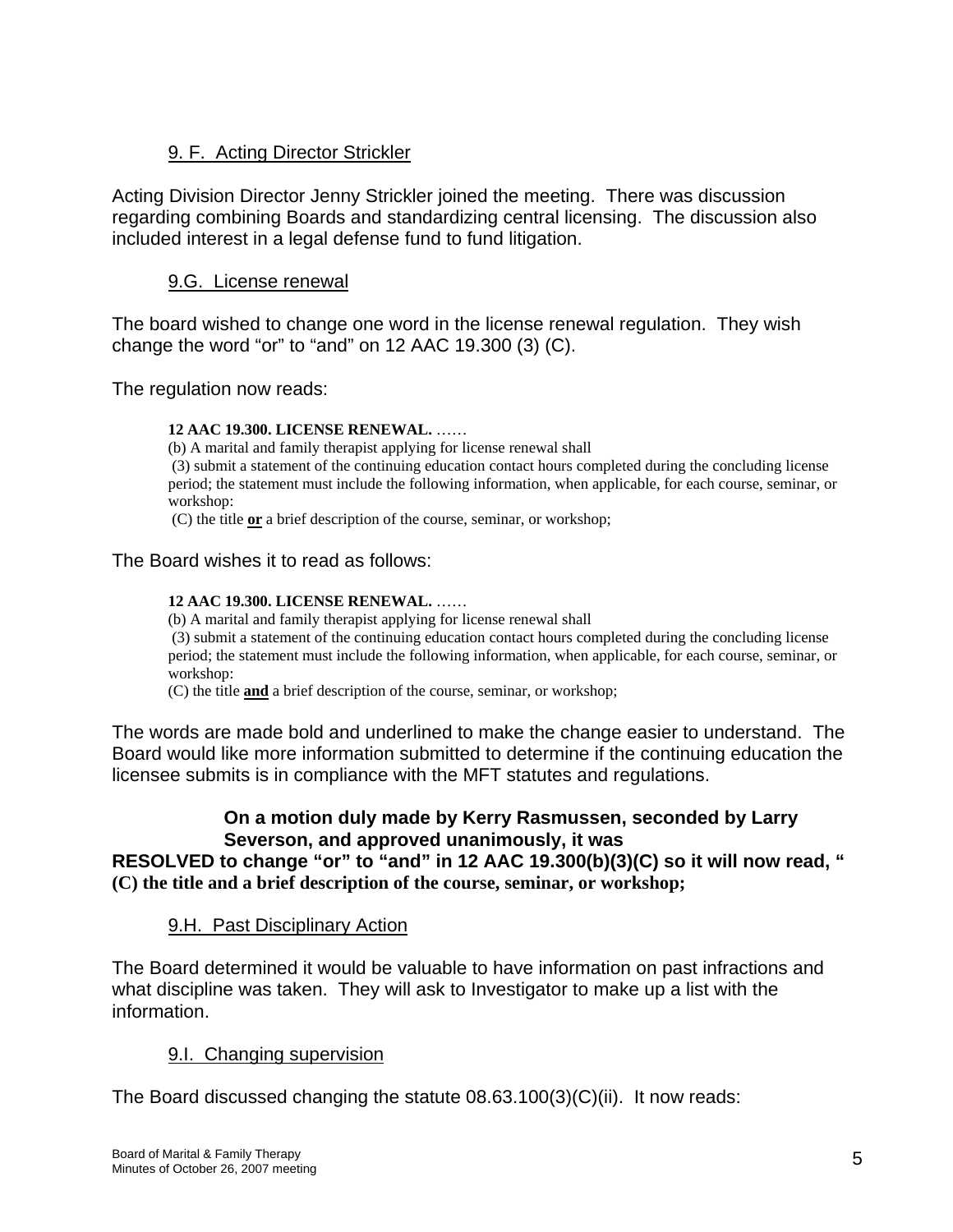**Sec. 08.63.100. Qualifications for license to practice.** (a) The board shall issue a license to practice marital and family therapy to a person who …..

(3) furnishes evidence satisfactory to the board that the person

(C) after receiving a degree described in (B) of this paragraph, has………

(ii) been supervised in the clinical contact for at least 200 hours, including 100 hours of individual supervision and 100 hours of group supervision approved by the board;

They would like to change it to the following (changed words underlined):

**Sec. 08.63.100. Qualifications for license to practice.** (a) The board shall issue a license to practice marital and family therapy to a person who …..

(3) furnishes evidence satisfactory to the board that the person

(C) after receiving a degree described in (B) of this paragraph, has………

(ii) been supervised in the clinical contact for at least 200 individual or group hours, including at least 100 hours of individual supervision;

Because it is a statute, the Board will pursue getting it changed through AKMFT.

## **Agenda Item 10 – Application Review**

The Board reviewed completed pending applications.

The Board discussed the continuing education application for approval for The People's Institute, "Undoing Racism". The Board determined that the training was outside the scope of Marital and Family Therapy. The Board cited:

**12 AAC 19.320. APPROVED CONTINUING EDUCATION ACTIVITIES.** (a) To be accepted by the board, continuing education must contribute directly to the professional competency of a marital and family therapist and must be directly related to the skills and knowledge required to implement marital and family therapy principles and methods.

### **On a motion duly made by Curtis Schlosser, seconded by Kerry Rasmussen, and approved unanimously, it was RESOLVED to deny the following application for CEU approval:**

The People's Institute for Survival & Beyond Undoing Racism 12 CEUs

The Board discussed the application for continuing education approval for the Alaska Psychological Association's "Experimental Focusing". There was a request for additional CEUs to be given for people who assisted with the class. The class itself had previously been approved for 4 CEUs. The Board determined that there was no provision in the continuing education statues and regulations for helping in a class. The Board had written a letter requesting more information, but that enquiry was never answered.

## **On a motion duly made by Curtis Schlosser, seconded by Kerry Rasmussen, and approved unanimously, it was RESOLVED to not approve the following training:**

Alaska Psychological Association Experimental Focusing

Extra 4 CEU for assisting in class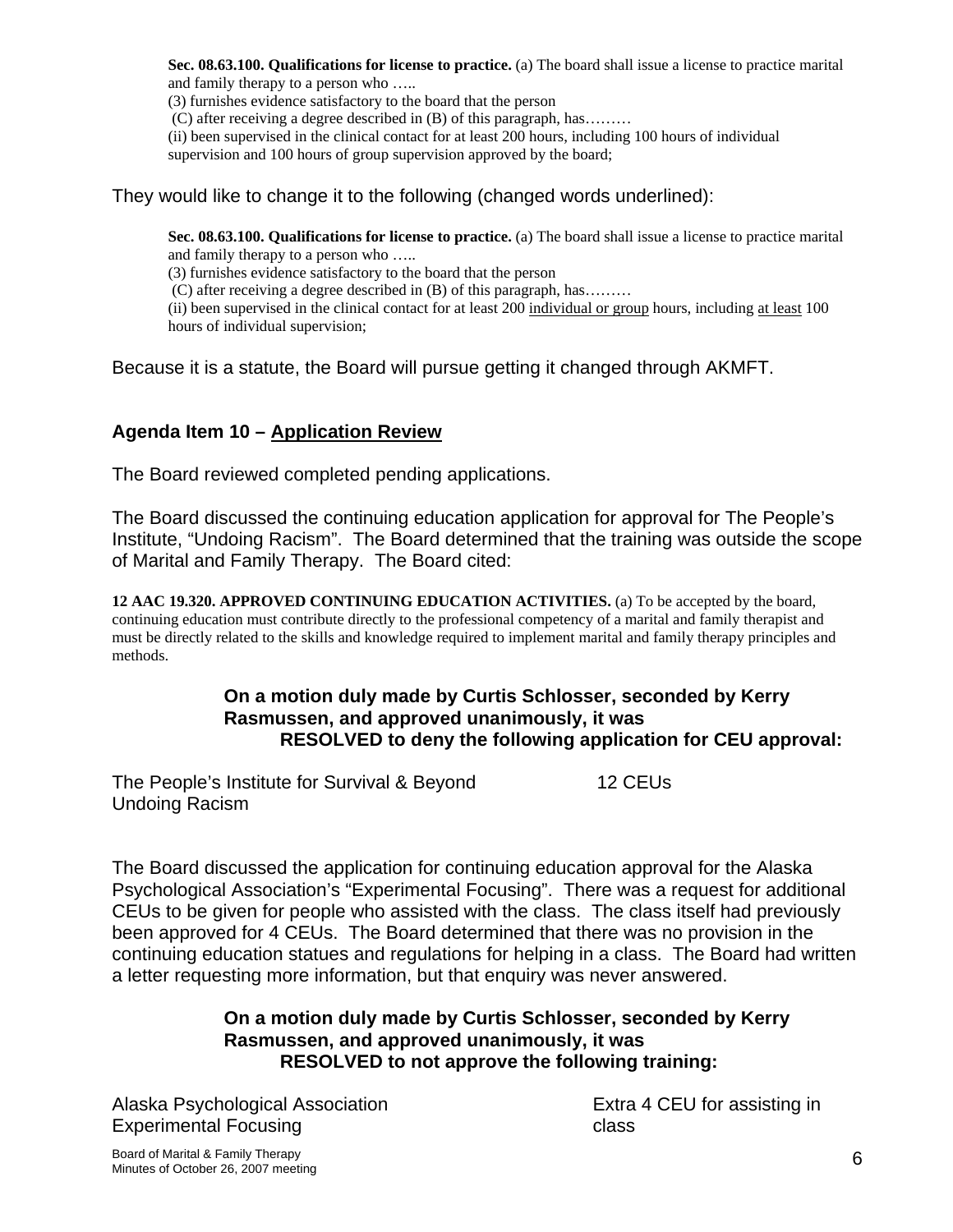The Board discussed Samaritan Counseling Center's "Should two Become One" It was determined that a more detailed course description was needed, along with the experience of the presenter. It was also noted that the letter from NBCC was not on letterhead.

## **On a motion duly made by Larry Severson, seconded by Curtis Schlosser, and approved unanimously, it was RESOLVED to table the following request for approval:**

Samaritan Counseling Center Should Two Become One? Attachment & Differentiation in Marriage 6.5 CEU

## **On a motion duly made by Larry Severson, seconded by Kerry Rasmussen, and approved unanimously, it was RESOLVED to approve the following training:**

| Alaska Attachment & Bonding Associates                        | 15 CEUs              |
|---------------------------------------------------------------|----------------------|
| Attachment Disorders RAD I, II, III, IV (Code 313.68)         |                      |
| <b>MEDS-PDN</b>                                               | 6.25 CEUs            |
| Pornography: Strategies for Helping Clients Manage &          |                      |
| Overcome the Addiction                                        |                      |
| Providence Valdez Behavioral Health                           | 16 CEU <sub>s</sub>  |
| <b>ASIST: Applied Suicide Intervention Skills Training</b>    |                      |
| UAF Alaska Rural Behavioral Health Training Academy:          | 19 CEUs              |
| Best Practices in Telebehavioral Health in Alaska             |                      |
| Alaska Department of Public Safety-CDVSA                      | 15 CEUs              |
| Tribal-State Forum on Safety & Justice for Victims of         |                      |
| Violence                                                      |                      |
| <b>MEDS-PDN</b>                                               | 6.5 CEUs             |
| Over The Counter Drug Abuse & Dependence                      |                      |
| <b>MEDS-PDN</b>                                               | 6.0 CEU <sub>s</sub> |
| <b>Anxiety Disorders: Recognizing &amp; Treating Emerging</b> |                      |
| Epidemic                                                      |                      |

# **Agenda Item 11 – Board Business**

## A. Ethics Reports

There were no ethical conflicts to report.

# B. Task List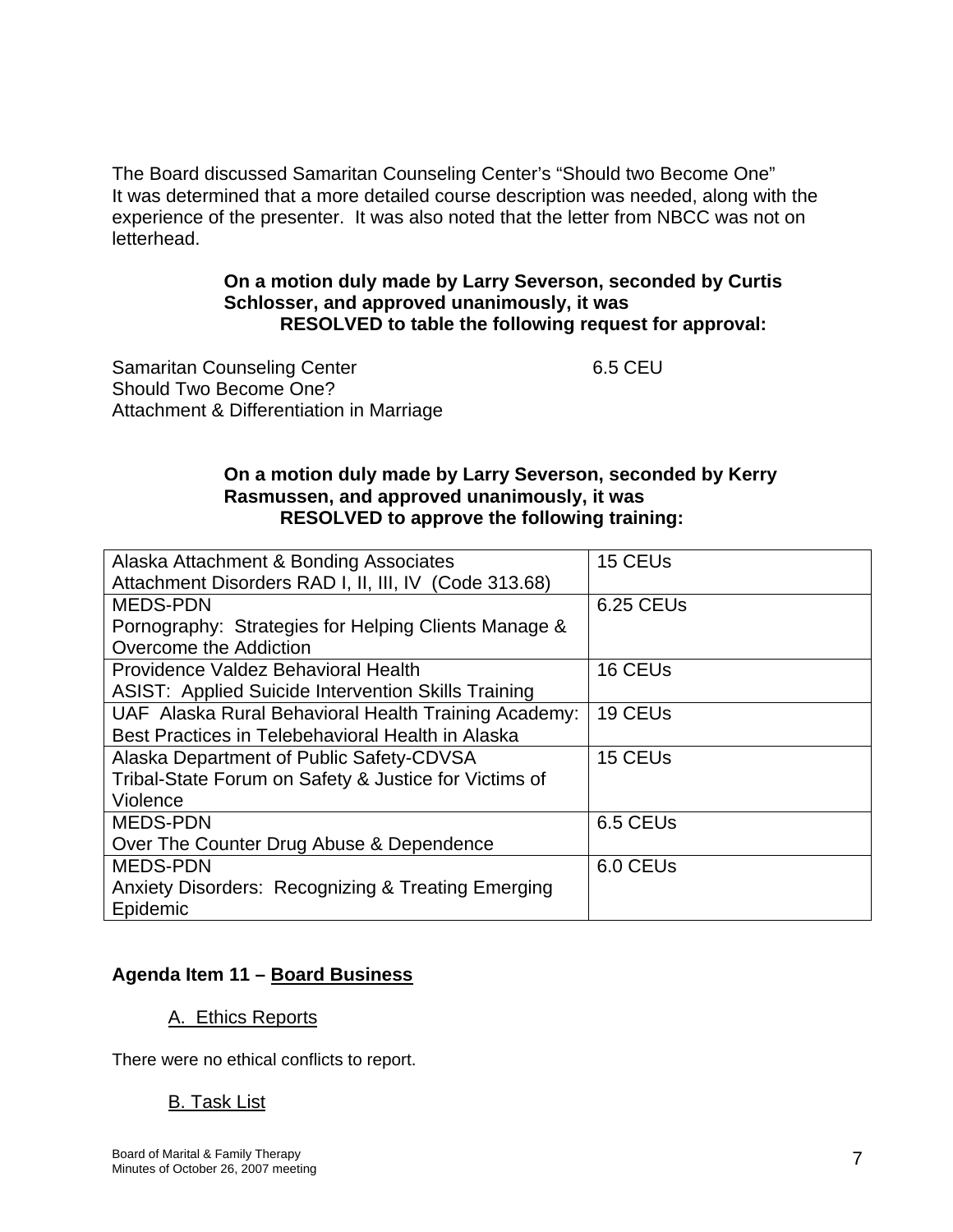## Pat White:

-- Write a letter to the Chairs of the Board of Professional Counselors and the Board of Social Work Examiners regarding joint boards.

-- Contact Rep. Kevin Mayer's Office-determine the history behind his support of joint boards

-- Look into putting language into rules and regulations regarding the words diagnose and treat.

## Curtis Schlosser

-- Write letter to the Chair of the Human Services Department at UAA to help clarify our statutes and regulations regarding requirements for the degree for LMFT licensure. It was requested the Board define the difference between required "Marital and Family Studies" and "Marital and Family Therapy".

## All Members

-- Review goals and objectives and have any additions ready for next meeting.

## C. Schedule next meeting

• May 2, 2008

The next meeting will be held May 2, 2008 in Anchorage, Alaska. The meeting will begin at 9:00 a.m.

• September 26, 2008

The Board would like the September, 2008, meeting in Anchorage in conjunction with the AMFTRB national meeting that will be held in Anchorage on September 24-25. The MFT meeting will be held Friday, September 26, 2008. The meeting will begin at 9:00 a.m.

- D. Sign meeting minutes
- E. Sign wall certificates
- F. TAs & receipts

The Board signed previous meeting minutes, wall certificates, and turned in their travel authorizations and receipts.

## **On a motion duly made by Kerry Rasmussen, seconded by Curtis Schlosser and approved unanimously it was**

## **RESOLVED to adjourn the meeting at 3:45 p.m.**